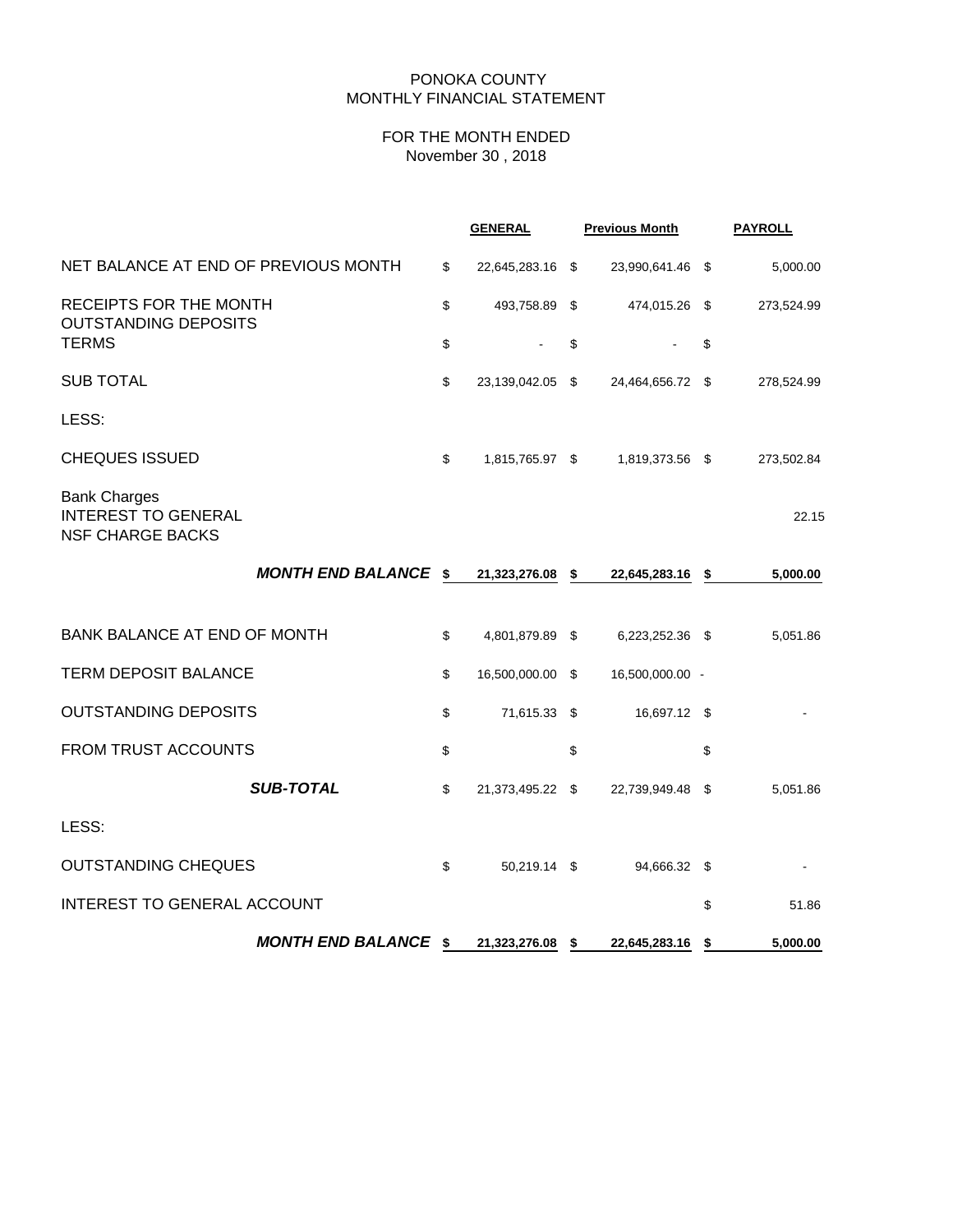## PONOKA COUNTY MONTHLY FINANCIAL STATEMENT

# FOR THE MONTH ENDED November 30 , 2018

|                                      |                             | DEVELOPMENT TR. Previous month | DEVELOPMENT TR.       |                | <b>C.C.I.T.F</b> |
|--------------------------------------|-----------------------------|--------------------------------|-----------------------|----------------|------------------|
| NET BALANCE AT END OF PREVIOUS MONTH |                             | \$<br>1,423,139.15 \$          | 1,336,882.75 \$       |                | 358,171.33       |
| RECEIPTS FOR THE MONTH               |                             | \$<br>4,282.09                 | \$<br>88,116.23       | \$             | 553.69           |
| <b>LOANS RECEIVED</b>                |                             | \$                             | \$                    |                |                  |
|                                      | <b>SUB-TOTAL</b>            | \$<br>1,427,421.24 \$          | 1,424,998.98 \$       |                | 358,725.02       |
| LESS:                                |                             |                                |                       |                |                  |
| TRANSFER TO GENERAL ACCOUNT          |                             | \$<br>2,116.23 \$              | 1,859.83              |                |                  |
| <b>BANK CHARGES</b>                  |                             | 0                              |                       | 0 <sup>5</sup> |                  |
| <b>RETURNED ITEMS</b>                |                             | \$                             | \$                    | \$             |                  |
|                                      | <b>MONTH END BALANCE</b>    | \$<br>1,425,305.01             | \$<br>1,423,139.15    | \$             | 358,725.02       |
| <b>BANK BALANCE AT END OF MONTH</b>  |                             | \$<br>1,425,305.01 \$          | 1,423,139.15 \$       |                | 358,725.02       |
| TERM DEPOSIT BALANCE                 |                             | \$                             | \$                    | \$             |                  |
| <b>OUTSTANDING DEPOSITS</b>          |                             | 0                              | $\mathbf 0$           |                | $\mathbf 0$      |
| <b>CASH ON HAND</b>                  |                             | \$                             | \$                    | \$             |                  |
|                                      | <b>SUB-TOTAL</b>            | \$<br>1,425,305.01             | \$<br>1,423,139.15 \$ |                | 358,725.02       |
| LESS:                                |                             |                                |                       |                |                  |
| TRANSFER TO GENERAL ACCOUNT          |                             |                                |                       | \$             |                  |
|                                      | <b>MONTH END BALANCE \$</b> | 1,425,305.01 \$                | 1,423,139.15          | \$             | 358,725.02       |